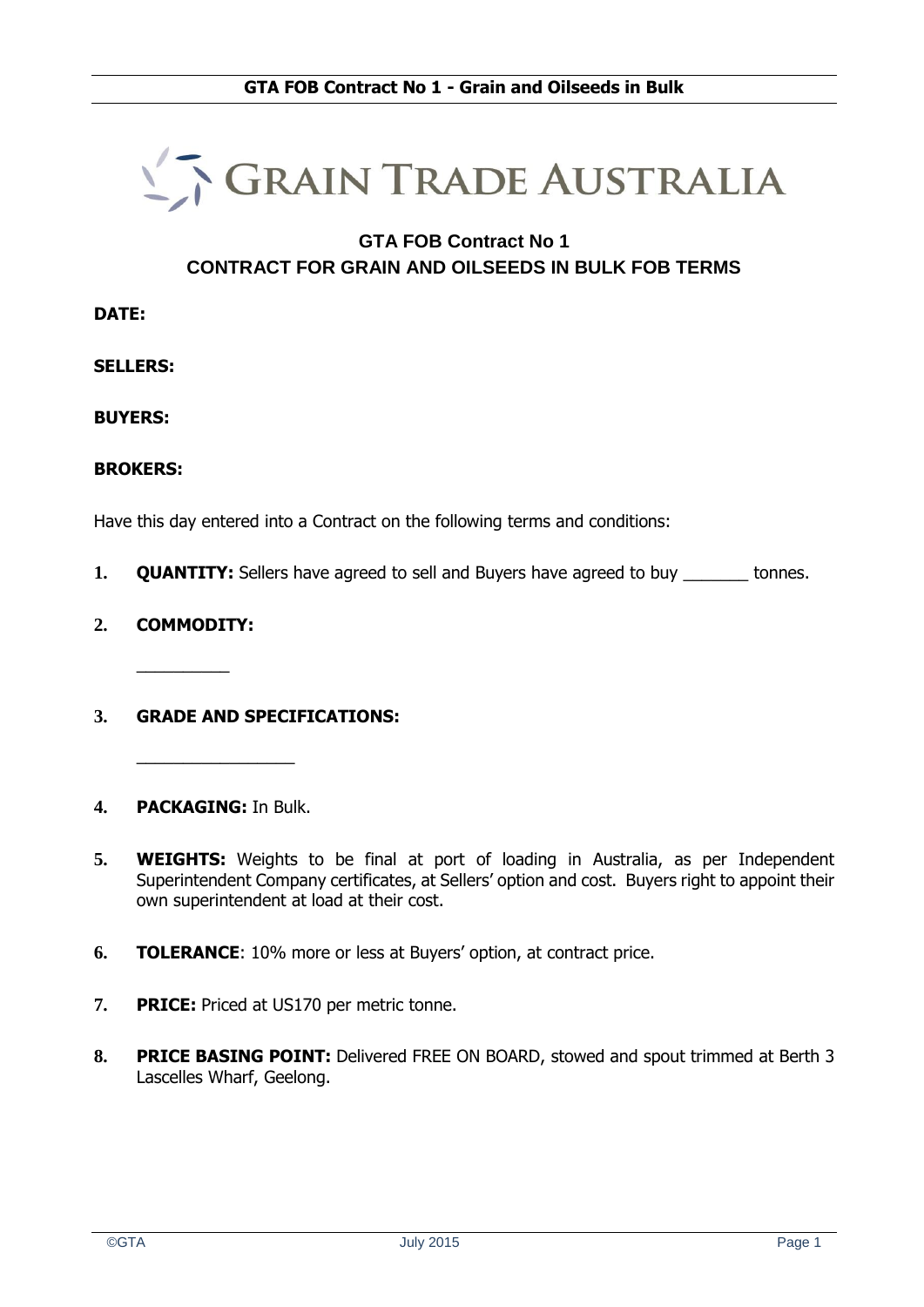## **9. DELIVERY PERIOD AND NOMINATION**

- (a) DELIVERY PERIOD: Vessel to arrive and tender valid NOR at first loading port between \_\_\_\_\_\_\_\_\_\_\_, ("Delivery Period") both dates inclusive.
- (b) EXTENSION OF DELIVERY PERIOD: For the avoidance of doubt, any extension to or variation of the Delivery Period must be agreed by the parties and confirmed in writing.
- (c) NOMINATION: Buyers to give Sellers notice of vessel nomination within the time specified in any applicable Port Protocol but no fewer than 22 consecutive days before the first day of the Delivery Period, declaring the vessel's laytime-cancelling range ("laycan") (which laycan must fall wholly within the Delivery Period), together with vessel ETA, vessel name, ships agent, vessel details, approximate loading tonnage, demurrage/despatch rate (if applicable) and destination. Final Loading tonnage as per stow plan to be confirmed 10 days prior to vessel ETA. Should a trade string exist, proof of string to be provided, if required, by either party. All Notices as per clause 20.
- **10. QUALITY**: Quality and condition to be final at port of loading in Australia, as per Independent Superintendent Company certificates, at Sellers' option and expense. Buyers' right to appoint their own superintendent at load at their cost.

#### **11. SAMPLING AND ANALYSIS:**

- (a) Representative samples of the goods shall be drawn during loading by the port terminal in accordance with standard protocols as employed at the port terminal to satisfy the sampling requirements of the Commonwealth Department of Agriculture and to obtain a representative sample of the entire contract/shipment
- (b) Final determination of quality shall be established on the composite sample drawn on loading by the nominated surveyor/laboratory in accordance with clause 10.
- **12. FREIGHT AND CLASSIFICATION:** Buyers undertake to provide the freight to permit shipment to be made in accordance with this contract. Vessel's classification to be first-class power-engine ship (excluding Tankers, Tween Deckers and Vessels which are either classified in Lloyd's Register or described in Lloyd's Shipping Index as "Ore/Oil Vessels") classed in accordance with the Institute Classification Clause of the International Underwriting Association in force at the time of shipment and at all times acceptable to the Australian Maritime Safety Authority. Buyers are to ensure that Vessel(s) holds(s) are clean, easily accessible and if necessary cargo duly protected. Buyers must include the following clause in or as an addendum to any charterparty or freight arrangement related to this contract:

"The Owners of the Vessel guarantee that the minimum terms and conditions of employment of the crew of the Vessel are now or will be prior to presentation of the Vessel for loading and will remain for the period of the Charterparty covered by an I.T.F. [International Transportworker's Federation] Agreement or a bona fide trade union agreement acceptable to the I.T.F."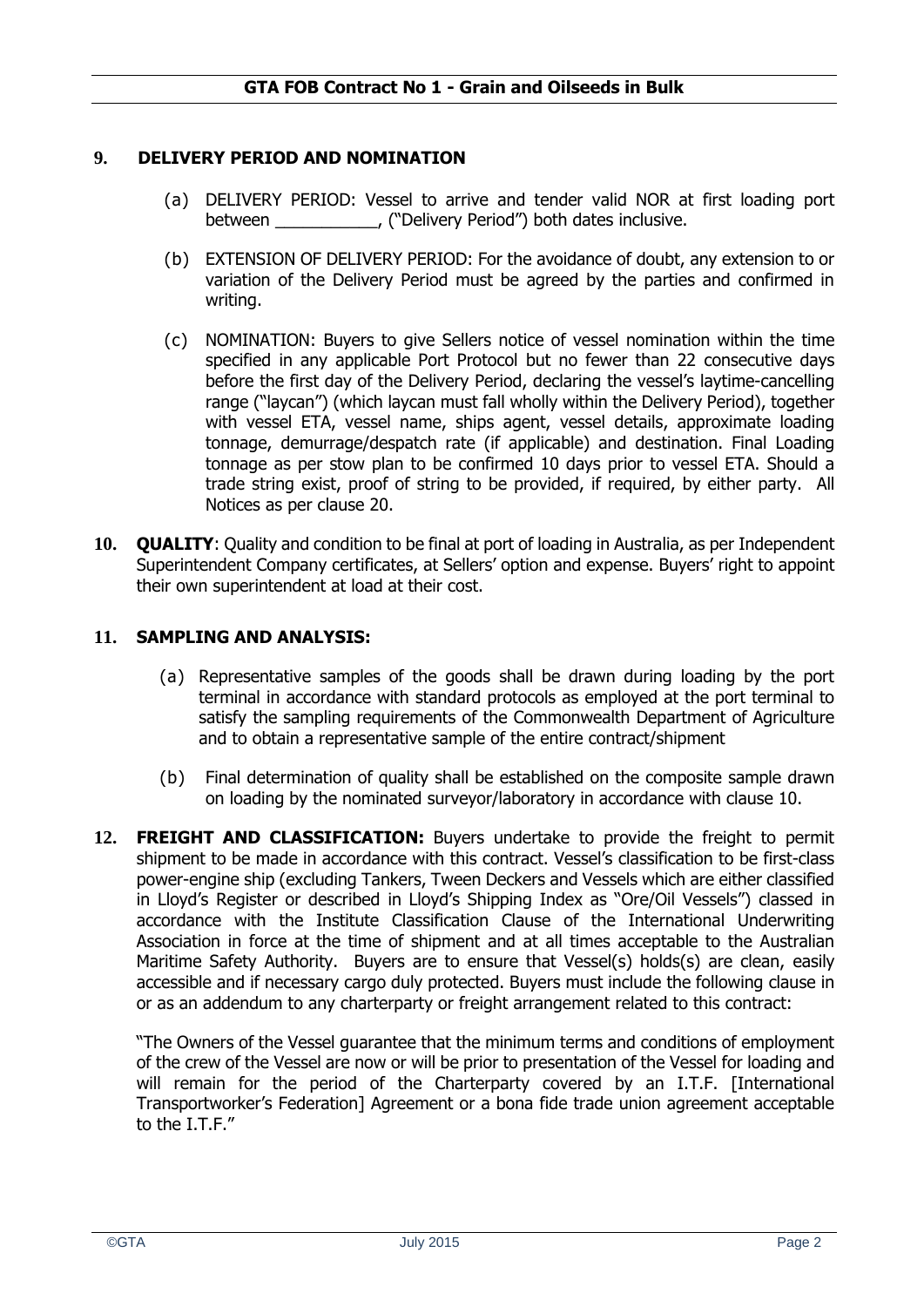**13. SUBSTITUTION OF VESSEL:** Buyers are allowed to substitute the nominated Vessel(s) provided that (i) the substitute Vessel is able to load the same nominated quantity within the same laycan as the original Vessel; (ii) the Buyers notify the Sellers of such substitution as soon as possible before the expected arrival of the original Vessel(s). A substituted vessel must meet all terms and conditions of the accepted original vessel nomination, unless agreed by Seller. If the ETA of the substituted vessel is earlier than the originally nominated ETA, time will not count as laytime until the original ETA unless loading commences sooner.

## **14. NOTICE OF READINESS:**

When the Vessel is ready in all respects to load at any berth ordered by the Sellers, the Master may give written notice (Notice of Readiness).

Notice of Readiness may only be given from Monday to Friday, except holidays at the loading port, between 0900 hours and 1700 hours local time.

Notice of Readiness may be given whether in berth or not provided that the vessel is ready in all respects. The Sellers may give orders for a loading berth after receiving notice of the vessel's arrival in the Port.

At the first Port the time for loading starts to count 24 hours after the receipt of a valid Notice of Readiness save that time will not start to count before the commencement of the Delivery Period unless actual loading commences in which case time starts to count from commencement of loading.

Notice of Readiness is only to be given at the first loading port or place.

If the loading berth is occupied on the vessel's arrival at or off the first loading port (or so near as the vessel is permitted to approach), the master will be entitled to give Notice of Readiness upon arrival at the port or waiting place.

If so, laytime counts as if the vessel was in berth and in all respects ready for loading. Time spent moving from the waiting place to the loading berth is not to count as laytime or demurrage, even if on demurrage.

A Notice of Readiness is invalid if the vessel is not, at the time a Notice of Readiness is given, in fact ready in all respects. If an invalid Notice of Readiness is given, a fresh valid Notice of Readiness must be given by the master when the vessel is in fact ready in all respects and laytime does not begin to count until 24 hours after a fresh valid Notice of Readiness has been received. Any further Notice of Readiness must comply with the procedures set out in above clause.

At the second or subsequent loading port (if any) the time for loading is to count from 1200 hours on the day of arrival at the port (or so near as the vessel is permitted to approach if the vessel arrives before 1200 hours), and from 0900 hours on the following day if the vessel arrives at or after 1200 hours, unless loading is commenced earlier, in which case the time is to count from the commencement of loading. In either case, time only so commences if on arrival the vessel is in fact ready in all respects.

In the case of multiple loading ports, time changing ports is not to count as laytime or demurrage, even if on demurrage. Time changing ports means time from the completion of loading at a port, time sailing from a port to the next loading port, and until laytime starts to count again as per above clause.

If separations are required the cost of such separations must be paid by the Buyers.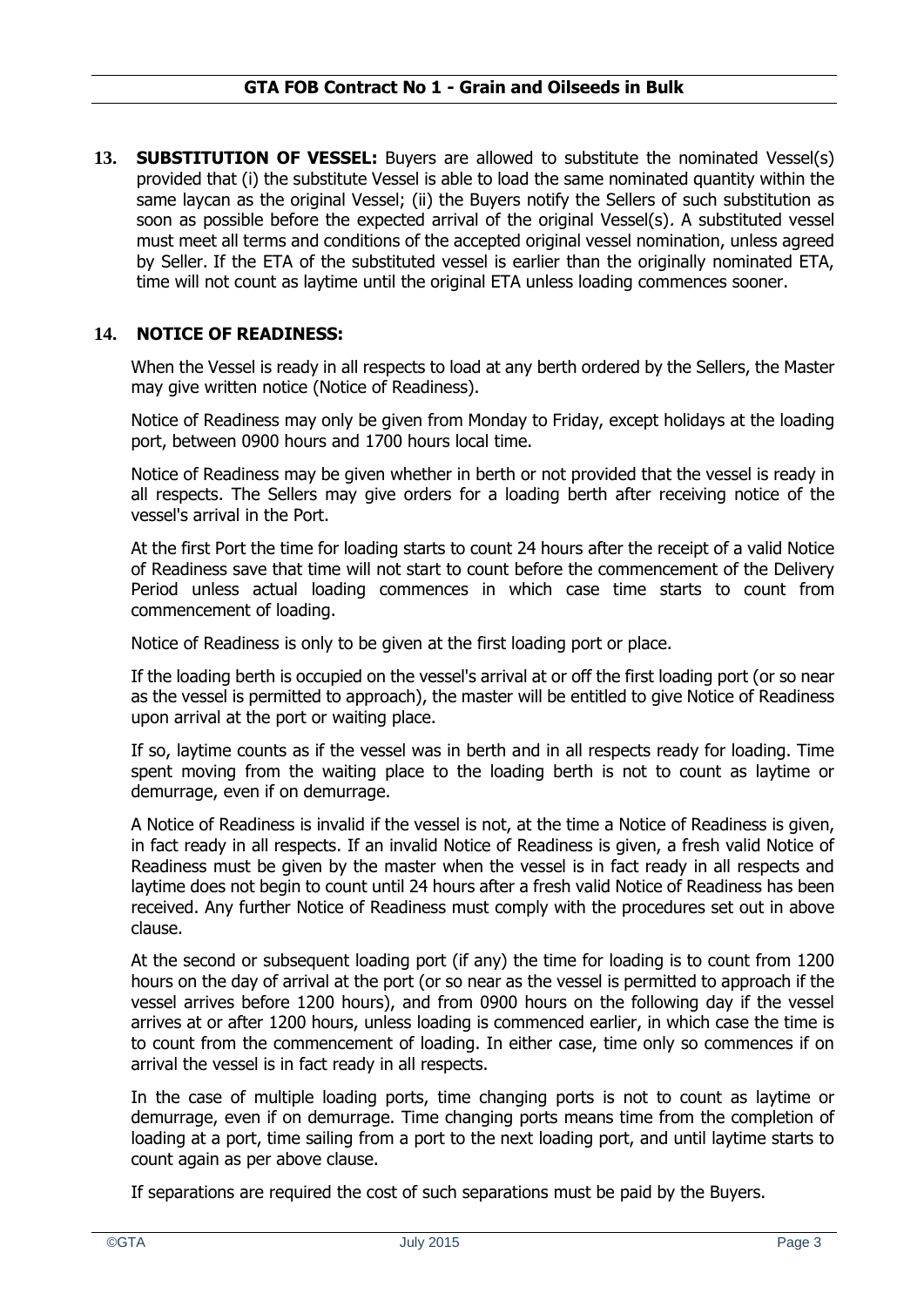The Sellers may send the cargo alongside continuously (Saturday, Sundays and holidays included) and if the Sellers so direct the Buyers must procure that the vessel loads continuously (Saturdays, Sundays and holidays included).

All overtime costs incurred through working outside customary port working hours must be paid by the party ordering that working, except officers' and /or crew's overtime which are always for the Buyers account.

Should the Buyers nominated Vessel(s) fail to present valid notice of readiness to load within the Delivery Period, the Sellers may at their option declare the Buyers in default and claim damages for costs directly incurred as a result of the buyers default or in their absolute discretion affirm this contract or the Sellers may carry the goods for the Buyers' account at the rate for storage, interest and insurance current at the time of the Vessel's presentation. Such carrying charges shall accrue from the day following the expiration of the Delivery Period until the day that goods are loaded and must be paid by the Buyers upon the Sellers' invoice.

**15. LOADING:** The cargo shall be loaded within the time allowed at a loading rate of minimum 4,000 mt per day, provided that the Vessel can receive at the appropriate rate.

all weather working days of 24 consecutive hours (Saturdays, Sundays included and holidays excluded even if used). Any time lost on a working day owing to weather conditions shall not count provided work is actually stopped or prevented thereby. The Sellers must appoint and pay for the stevedores at the loading port(s).

#### **Survey at Loading Port:**

Before loading is commenced, and at each loading port, the vessel must pass the customary survey of a) any relevant Australian government quarantine and inspection agency authorised officer/surveyor and b) an independent marine surveyor appointed by the Buyers and acceptable to the Sellers. The cost of the surveys are for the Buyers account. Time spent for all surveys not to count as time used, even if the vessel is on demurrage.

#### **Fumigation**

Buyers have the option to fumigate subsequent to loading, in which case all costs, consequences and liabilities resulting there from are solely for Buyers account.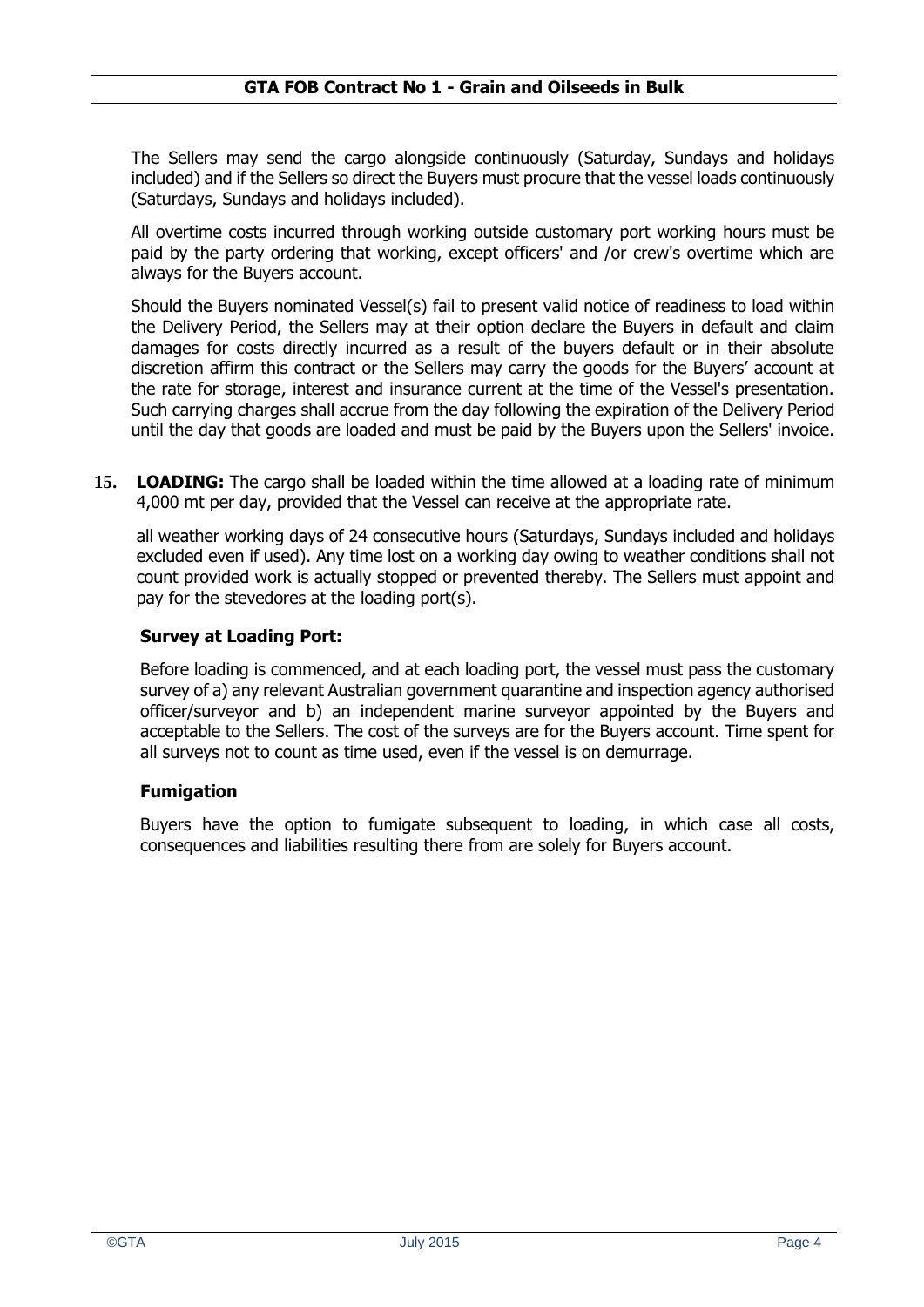## **ISPS Clause**

Buyers warrant, represent and undertake that the vessel complies fully with all the requirements of the International Code for the Security of Ships and of Port Facilities and the relevant amendments to Chapter XI of SOLAS and all amendments from time to time in force (ISPS Code). Upon request, Buyers shall, inter alia, provide the relevant International Ship Security Certificate (ISSC) Notwithstanding any prior acceptance of the vessel by Sellers, if at any time prior to or during the vessel's stay at the loading port the vessel is found not to be compliant with the ISPS Code or the MTSA or ceases to be so, Sellers have the right not to berth such nominated vessel and any and all damages/costs/expenses including, but not limited to demurrage, carrying charges, levies or taxes shall be for the account of the Buyers.

Buyers are, accordingly, obliged to substitute such nominated vessel with a vessel complying with the requirements of the ISPS Code.

**16. DEMURRAGE / DESPATCH:** The rate of demurrage/despatch provided shall be as per charter party and pro-rata for any part of a day for the relevant cargo quantity. Information relating to Demurrage/Despatch from the charter party, must be communicated to the sellers. Demurrage/despatch to be settled within 30 days of the last day of loading.

## **17. PAYMENT:**

- (a) The Buyers shall pay 100pct of the invoice by electronic transfer within 1 working day after presentation of following original shipping documents including faxed or electronic copies of shipping documents.
- (b) Payment against:
	- Commercial Invoice for the Cargo
	- Weight Certificate (as per clause 4)
	- Quality Certificate (as per clause 9)
	- Origin Certificate
	- Bill of Lading or Mates Receipt
- (c) If payment against faxed/electronic copies then Sellers will not release any bill of lading that has been issued in respect of cargo to the Buyers unless the Sellers have received confirmation from the Sellers' bank that payment for such cargo has been received into the Sellers' Account in accordance with these terms.
- (d) If any payment is not made on or before the due date for payment, interest shall be payable. Interest will be paid on any amount owing from the day after it falls due until the day on which it is paid. Interest accrues daily at a compound annual interest rate of the Australian 90-day bank bill rate (or US Prime Rate, for contracts denominated in US-dollars) plus 5%. Nothing in this clause shall affect a party's rights to invoke the provision of the Default Clause in a case where a failure to effect timely payment could give rise to a claim under that clause.
- (e) Documentary instructions to be forwarded to the seller minimum of 5 business days prior the vessel ETA.

No obvious clerical error in the shipping documents shall entitle the Buyers to reject or delay them or delay payment, but the Sellers shall be responsible for all proven loss or expense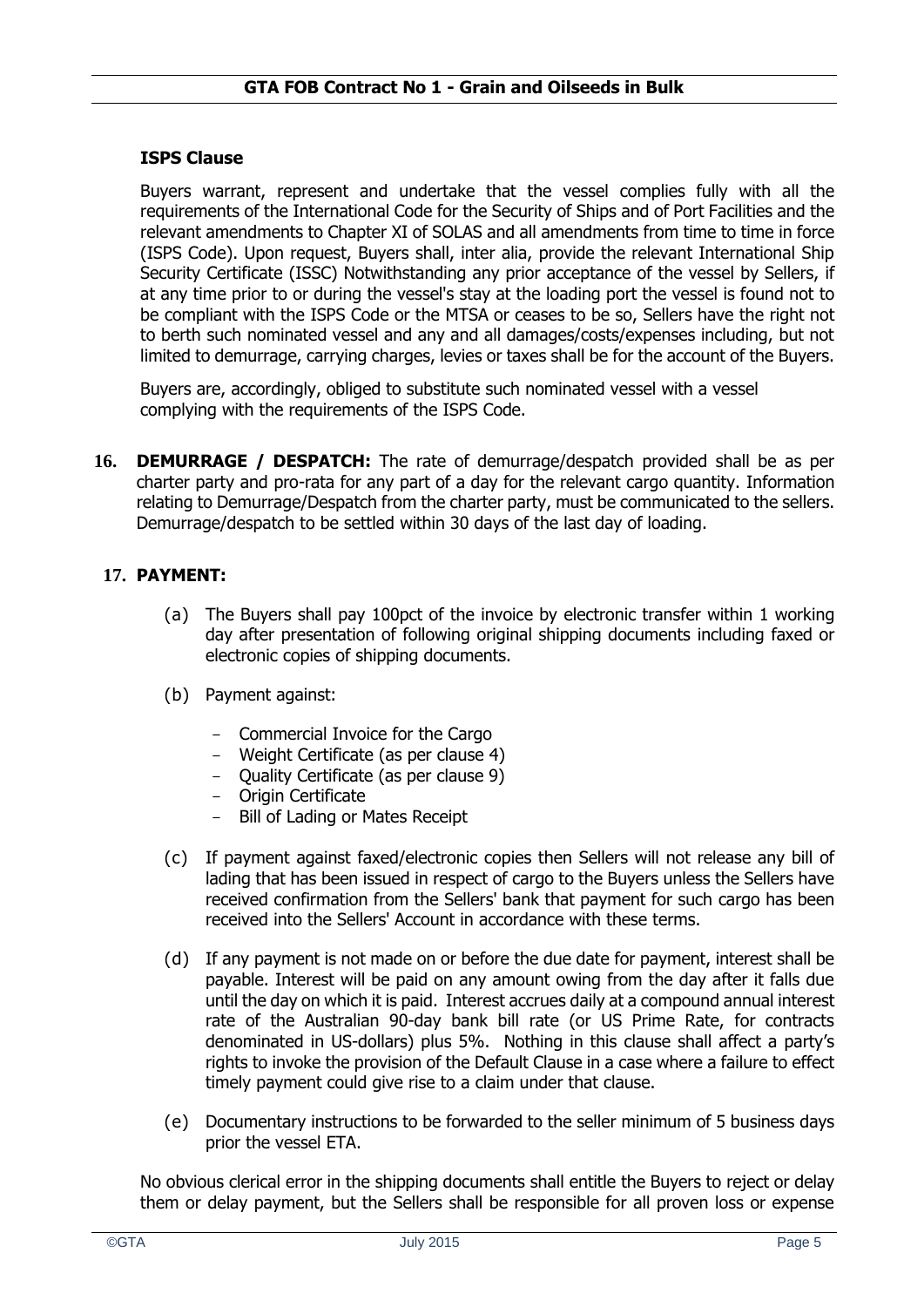caused to the Buyers by reason of such error, and the Sellers shall on request of the Buyers furnish a guarantee acceptable to Buyers in respect thereto. Debit Notes for additional charges originated at loading port for reasons not attribute to Sellers must be settled within 2 business days.

In the event of the Vessel and/or cargo being lost before completion of loading or if loading be stopped for any reason beyond the Sellers' control, the Buyers to pay the Sellers for any quantity loaded, on presentation of bill(s) of lading or mate's receipt or other proof of shipment which Buyers shall accept as final.

**18. DUTIES, TAXES, LEVIES, ETC:** All export duties, taxes, levies, licenses, etc., in the state of origin where the port or ports of shipment are situated, shall be for Sellers' account All taxes, levies, licences, imposts of any nature on freight and cargo outside Australia are for the Buyers' account.

## **19. AUTHORISATIONS:**

- (a) Unless otherwise agreed, Sellers must obtain at their own risk and expense any export licence or other official authorisation and carry out, where applicable, all administrative formalities necessary for the export of the cargo.
- (b) Sellers and Buyers acknowledge and agree that regulations in place at the Load Port may require that the Vessel and cargo comply with import permits and regulations in place at the intended place of import/destination. Buyers undertake to use best endeavours to provide Sellers as soon as practicable with all information and documentation which Sellers may reasonably require to obtain permits necessary to facilitate loading and shipment.
- (c) For the avoidance of doubt, Buyers must obtain at their own risk and expense any import licence or other official authorisation and carry-out all customs formalities for the import of the goods. Save that Sellers warrant that the goods on shipment meet the specifications set out in this contract, the Sellers give no warranty that the goods comply with import requirements at the place of import/destination.
- **20. NOTICES:** Notices given under this contract are to be dispatched by written letter delivered by hand on the day of writing, or by facsimile, or by email or by other method of rapid written communication, subject to the burden of proof of successful transmission to be with the sender. All notices shall be under reserve for errors in transmission. Any notices received after 1600 hours EST on a business day shall be deemed to have been received on the business day following. A notice to a party's Brokers or Agent shall be deemed a valid notice under this contract. In case of resale, all notices shall be passed on without delay by Buyers to their respective Sellers or vice versa. Should the notice be received after 1600 hours EST on the last business day permissible under this contract, the Sellers shall pass it on as soon as practical, but no later than 1000 hours EST on the next business day thereafter. Upon request, the Sellers shall provide the Buyers with documentary evidence of Sellers' receipt of notice.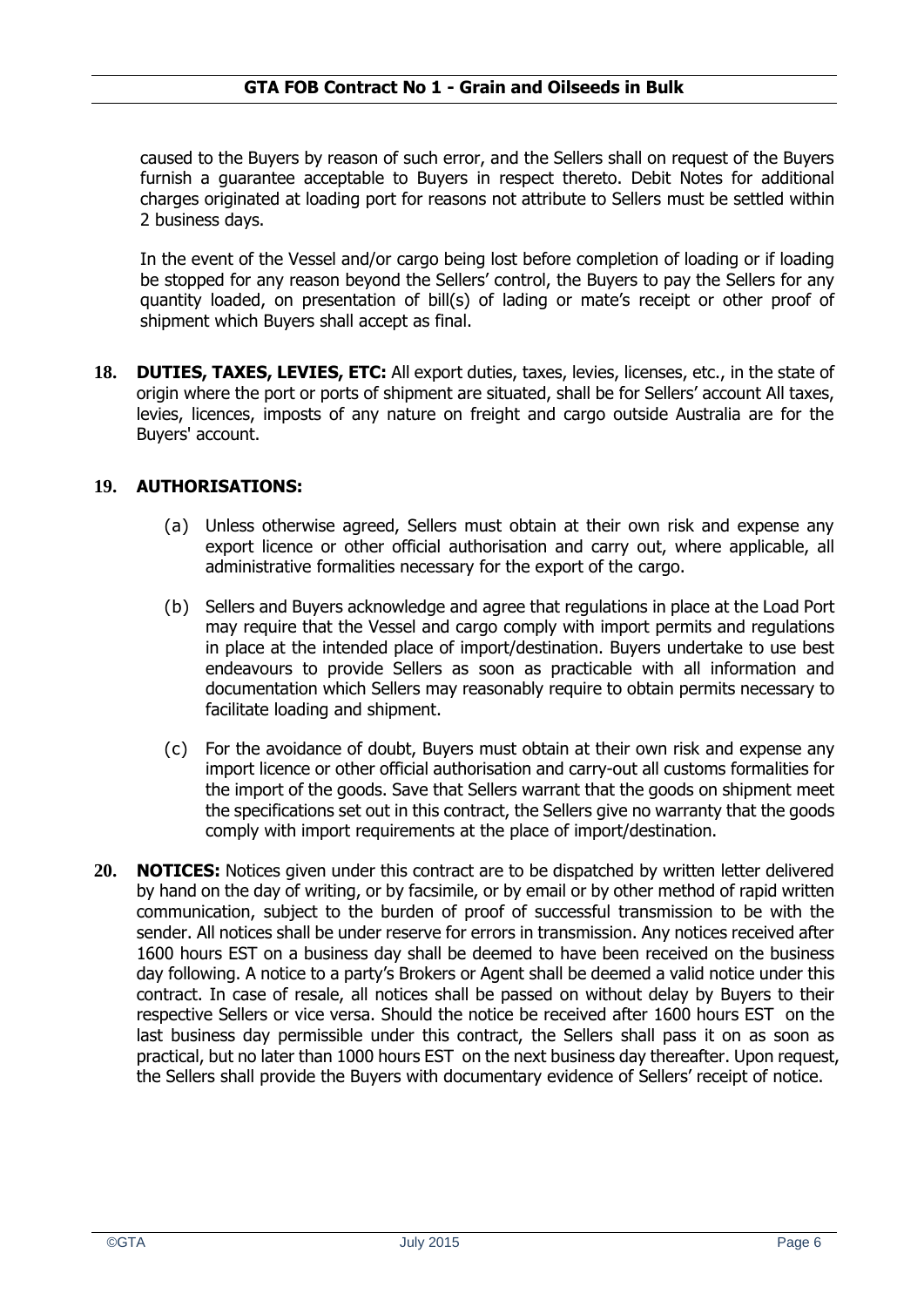**21. NON-BUSINESS DAYS**: Should the time limit for doing any act or giving any notice expire on a Saturday, Sunday or any public holiday the time so limited shall be extended until the first business day thereafter. The contract delivery period is not affected by this clause.

#### **22. PREVENTION OF DELIVERY**

"Event of Force Majeure" means:

- (a) prohibition of export or other executive or legislative act done by or on behalf of the government of the country of origin or of the territory where the port or ports named herein is/are situate, restricting export, whether partially or otherwise, or
- (b) blockade, or
- (c) acts of terrorism, or
- (d) hostilities, or
- (e) strike, lockout or combination of workmen, or
- (f) riot or civil commotion, or
- (g) breakdown of machinery, or
- (h) fire, or
- (i) ice, or
- (j) act of God, or
- (k) unforeseeable and unavoidable impediments to transportation or navigation, or
- (l) any other event comprehended in the term "force majeure".

Should Sellers' performance of this contract be prohibited or prevented, whether partially or otherwise, by an Event of Force Majeure, the performance of this contract shall be suspended for the duration of the Event of Force Majeure, provided that Sellers shall have served a notice on buyers within 7 consecutive days of the occurrence or not later than 21 consecutive days before commencement of the period of delivery, whichever is later, with the reasons therefor.

If the Event of Force Majeure continues for 21 consecutive days after the end of the period of delivery, then Buyers have the option to cancel the unfulfilled part of the contract by serving a notice on Sellers not later than the first business day after expiry of the 21 day period.

If this option to cancel is not exercised then the contract shall remain in force for an additional period of 14 consecutive days, after which, if the Event of Force Majeure has not ceased, any unfulfilled part of the contract shall be automatically cancelled.

If the Event of Force Majeure ceases before the contract or any unfulfilled part thereof can be cancelled, Sellers shall notify Buyers without delay that the Event of Force Majeure has ceased. The period of delivery shall be extended, from the cessation, to as much time as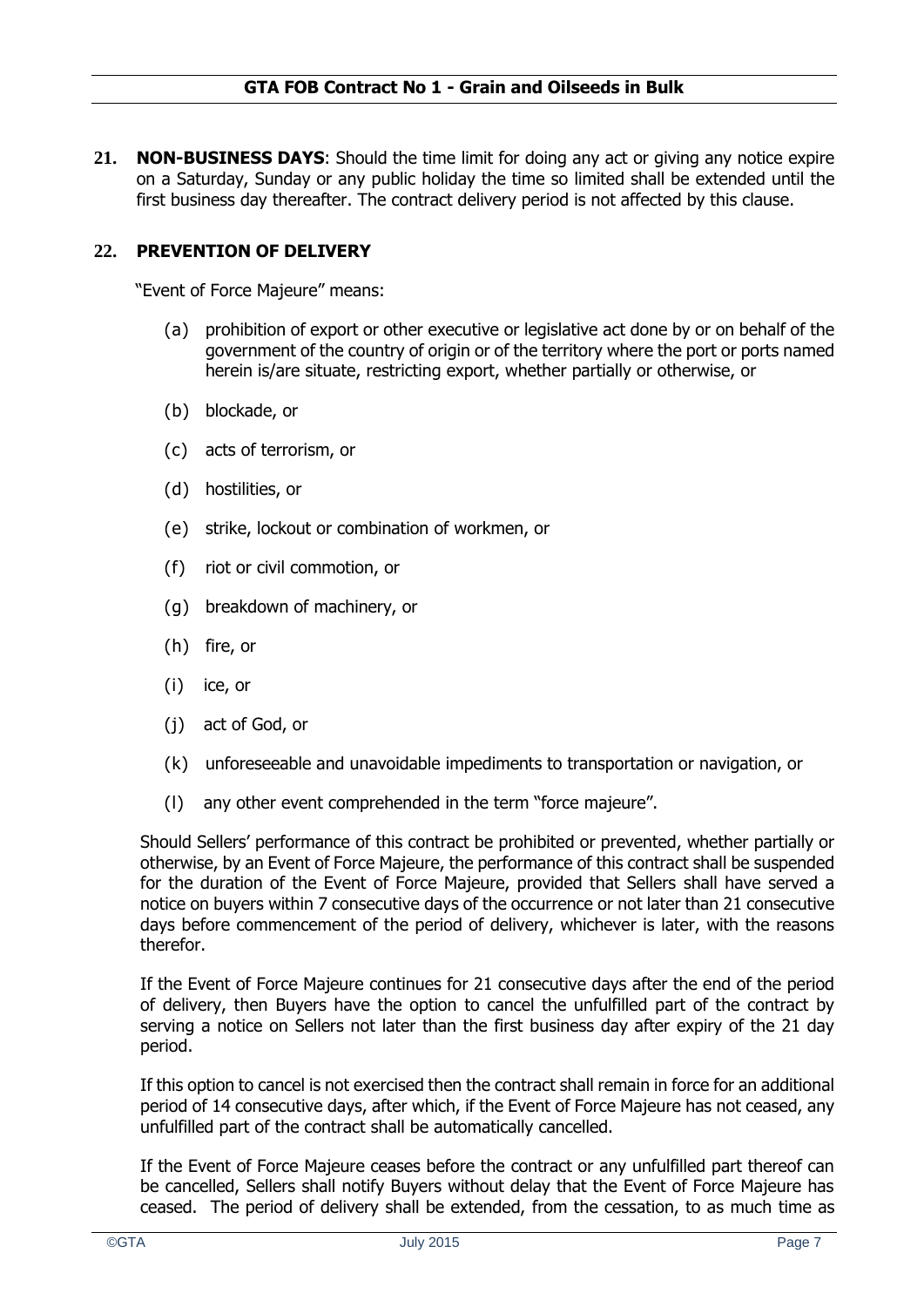was left for delivery under the contract prior to the occurrence of the Event of Force Majeure. If the time that was left for delivery under the contract is 14 days or less, a period of 14 consecutive days shall be allowed.

The burden of proof lies upon Sellers and the parties shall have no liability to each other for delay and/or non-fulfilment under this clause, provided that Sellers shall have provided to Buyers, if required, satisfactory evidence justifying the delay or non-fulfilment.

- **23. INSURANCE:** Cargo to be at Buyers' risk upon delivery over the ship's rail, and the Buyers shall insure the cargo placed on board, or in custody of the Master, from the commencement of loading until payment in accordance with this contract. Buyers to produce evidence of insurance cover at Seller's request.
- **24. BANKRUPTCY/INSOLVENCY:** If before the fulfilment of this contract the Buyers or the Sellers suspend payment of debts, notifies any of their creditors that they are unable to meet debts, or convenes or holds a meeting of creditors, or commits an act of bankruptcy, or being a company shall be made subject to external administration or shall have a receiver appointed, or hold a meeting for the purpose of considering a resolution that the company be wound up or go into liquidation, such Buyers or Sellers shall forthwith notify by means of rapid written communication the other party within two business days of the occurrence and shall be deemed to be in Default hereunder.
	- (a) Such contract shall be closed out at market price on the business day following the giving of the notice. If notice is not given as aforesaid, the other party, on learning of the occurrence of the act of insolvency, shall have the option of declaring this contract closed out at either the market price on the first business day after the date when such party first learnt of the occurrence of the act of insolvency or at market price ruling on the first business day after the date of the act of insolvency occurred.
	- (b) In all cases the party in Default shall have the option to ascertain the settlement price on the closing out of this contract by repurchase or resale, and the difference between the contract price and the repurchase or resale price shall be the amount payable or receivable under this Clause.

Should either party be dissatisfied with the price ascertained by re-purchase or re-sale, then the matter shall be referred to GTA for arbitration. If no re-purchase or re-sale takes place and if the parties cannot agree to a closing-out price, then on application of either party, the closing-out price shall be fixed by a sole arbitrator appointed by GTA.

**25. CIRCLE:** Where Sellers re-purchase from their Buyers or from any subsequent Buyer the same goods or part thereof, a circle shall be considered to exist as regards the particular goods so re-purchased, and the provisions of the Default Clause shall not apply. (For the purpose of this clause the same goods shall mean goods of the same description, from the same country of origin, of the same quality, and, where applicable, of the same analysis warranty, for delivery from the same port(s) of loading during the same period of delivery). Different currencies shall not invalidate the circle.

If the circle is established before the goods are shipped, or if the goods are not shipped, invoices based on the mean contract quantity, or if the goods have been shipped invoices based on the shipped quantity, shall be settled by all Buyers and their Sellers in the circle by payment by all Buyers to their Sellers of the excess of the Sellers' invoice amount over the lowest invoice amount in the circle. Payment shall be due not later than 15 consecutive days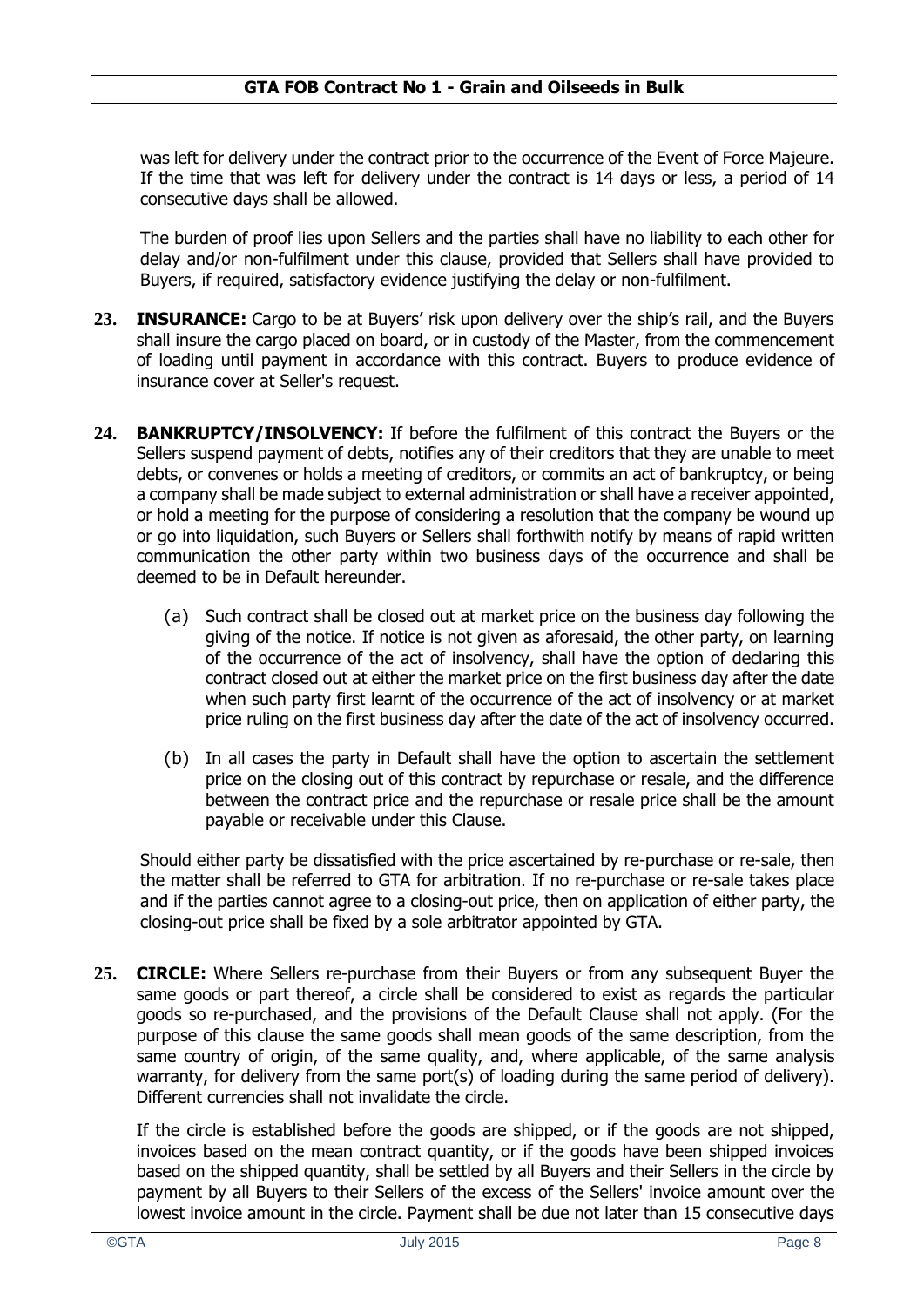after the last date for shipment, or should the circle not be ascertained before the expiry of this time, then payment shall be due not later than 15 consecutive days after the circle is ascertained.

Where the circle includes contracts expressed in different currencies the lowest invoice amount shall be replaced by the market price on the first day for contractual delivery and invoices shall be settled between each Buyer and his Seller in the circle by payment of the differences between the market price and the relative contract price in the currency of the contract.

All Sellers and Buyers shall give every assistance to ascertain the circle and when a circle shall have been ascertained in accordance with this clause same shall be binding on all parties to the circle. As between Buyers and Sellers in the circle, the non-presentation of documents by Sellers to their Buyers shall not be considered a breach of contract.

Should any party in the circle prior to the due date of payment commit any act comprehended in the Insolvency Clause of this contract, settlement by all parties in the circle shall be calculated at the closing out price as provided for in the Insolvency Clause, which shall be taken as a basis for settlement, instead of the lowest invoice amount in the circle. In this event respective Buyers shall make payment to their Sellers or respective Sellers shall make payment to their Buyers of the difference between the closing out price and the contract price.

**26. DEFAULT:** If a party defaults on any of its obligations under this contract the party not in default may at its discretion and upon giving the defaulter notice of default elect to either cancel this contract, or to sell or purchase, as the case may be, against the defaulter who shall on demand make good the loss, if any, on such sale or purchase. If the party liable to pay shall be dissatisfied with the price of such sale or purchase or if neither of the above rights is exercised the damages if any shall be determined by arbitration, failing amicable settlement. The damages awarded against the defaulter shall be limited to the difference between the contract price and the actual or estimated market price on the day of default. Damages are to be calculated on the mean contract quantity. The arbitrators may at their absolute discretion award damages on different quantity and/or award additional damages if they consider it justified by the circumstances of the default.

Prior to the last day of the contract delivery period either party may notify the other party of its inability to deliver or take delivery but the date of such notice shall not become the default date without the agreement of the other party. If, for any other reason, either party fails to fulfil this contract and is declared to be in default by the other party and default is either agreed between the parties or subsequently found by arbitrators to have occurred, then the day of the default shall, failing amicable settlement, be decided by arbitration. Except as otherwise specifically provided for in this contract, no party to this contract shall be liable in an event of default for the other party's indirect, consequential or special losses, loss of profits or other general damages.